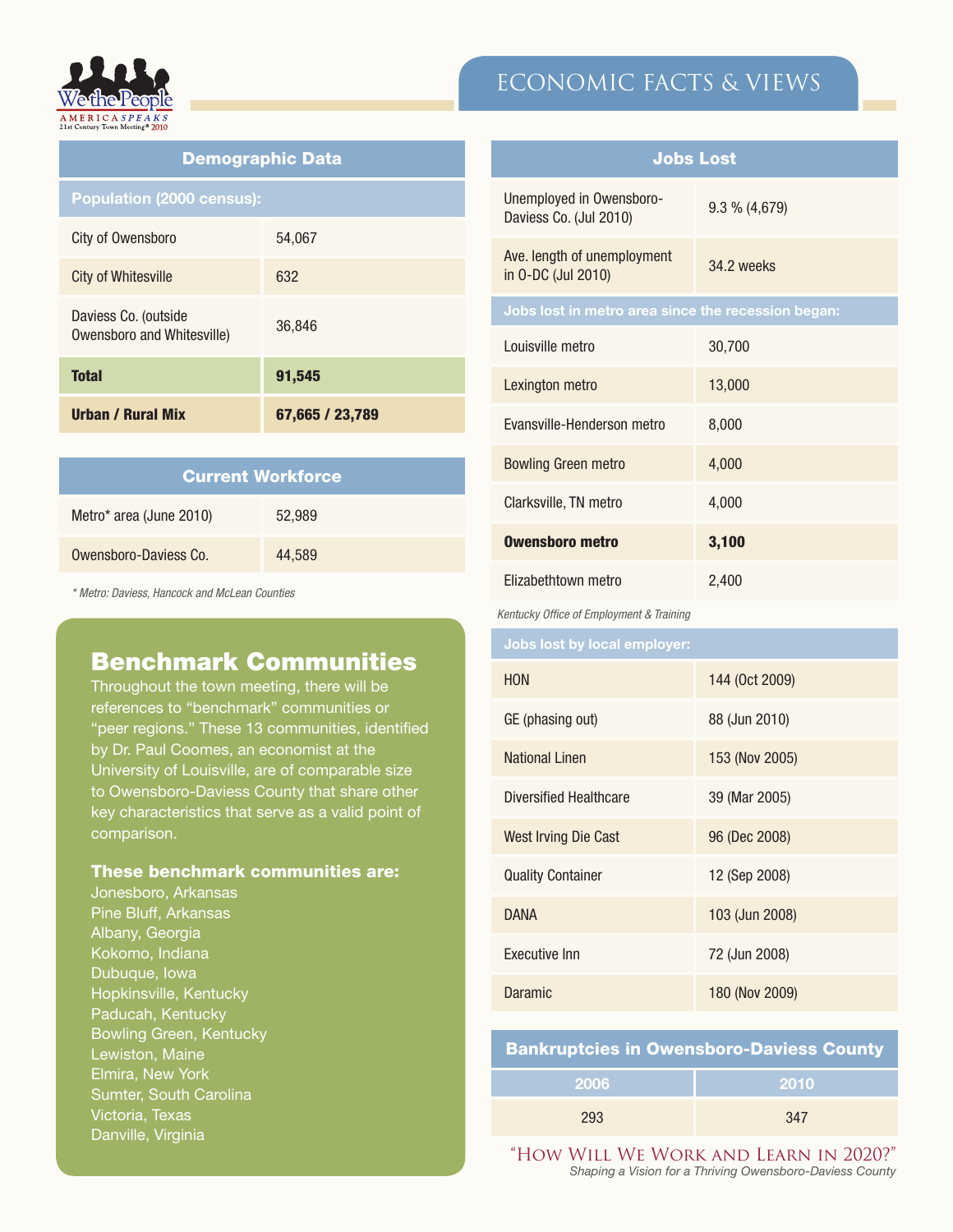

| <b>Jobs Gained</b>                                   |     |
|------------------------------------------------------|-----|
| Jobs gained in metro area<br>(July 2009 - July 2010) | 500 |

#### Since 2007, 29 existing Daviess County businesses received expansion assistance from the state to create up to 1400 jobs.

| <b>Summary of Recent Locations and</b><br><b>Expansions (2007-Present)</b> |                  |                |                   |
|----------------------------------------------------------------------------|------------------|----------------|-------------------|
|                                                                            | <b>Companies</b> | <b>Jobs</b>    | <b>Investment</b> |
| Manufacturing                                                              | 24               | $526 -$<br>550 | \$109,939,818     |
| Supportive/<br><b>Service</b>                                              | 5                | $197 -$<br>800 | \$28,881,075      |

*Kentucky Cabinet for Economic Development*

"Eighty-nine percent of new jobs are created by small business."

Jean Horstman, President

Interise (Boston)

# 10 Fastest Growing Industries in Kentucky

- 1. Management & technical consulting
- 2. Financial investment
- 3. Individual & family services
- 4. Gambling
- 5. Community care facilities for elderly
- 6. Warehousing & storage
- 7. Performing arts & sports promotion
- 8. Hospitals
- 9. Outpatient care centers
- 10. Security & commodity investment

*Workforce Kentucky*

### Top 20 Employers in Owensboro-Daviess County

ECONOMIC FACTS & VIEWS

| Owensboro Medical Health System                    | 3,346          |
|----------------------------------------------------|----------------|
| <b>Daviess County Public Schools</b>               | 1,785          |
| <b>US Bank Home Mortgage</b>                       | 950            |
| <b>Owensboro Public Schools</b>                    | 778            |
| <b>River Valley Behavioral Health</b>              | 542 (district) |
| <b>Toyotetsu Mid America LLC</b>                   | 540            |
| <b>Owensboro Community and Technical College</b>   | 494            |
| Southern Star Central Gas Pipeline Inc             | 484            |
| City of Owensboro                                  | 481            |
| <b>Commonwealth of Kentucky</b>                    | 471            |
| Specialty Foods Group Inc (Field Packing Division) | 450            |
| <b>Unilever Foods</b>                              | 445            |
| Swedish Match North America                        | 354            |
| <b>Unifirst</b>                                    | 336            |
| Kimberly-Clark Corp                                | 335            |
| <b>Daviess County Fiscal Court</b>                 | 320-350*       |
| Green River District Health Department             | 260 (district) |
| <b>Boardwalk Pipeline</b>                          | 250            |
| Premium Allied Tool Inc.                           | 250            |
| <b>OMU</b>                                         | 243            |

*\* Includes seasonal, county clerk and sheriff employees*

#### "Two out of three jobs created come from existing companies."

Kentucky Cabinet for Economic Development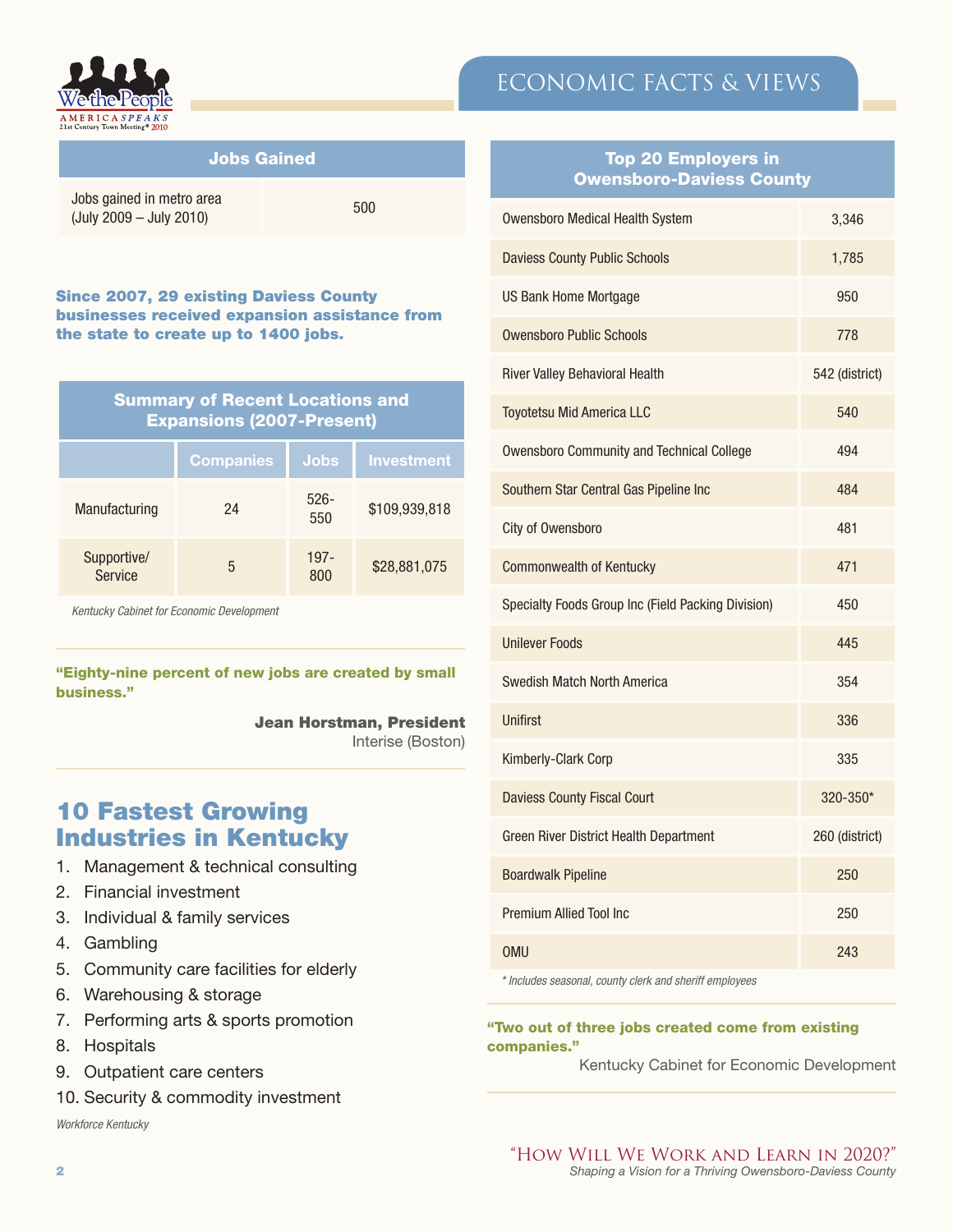

# ECONOMIC FACTS & VIEWS

| <b>Comparisons with Peer Regions</b>             |  |
|--------------------------------------------------|--|
| <b>Resources Devoted to Economic Development</b> |  |

|                                     | <b>Funds</b><br>from<br>Gov't | <b>Funds</b><br>from<br><b>Private</b><br><b>Sources</b> | <b>Total</b><br><b>Funding</b> |
|-------------------------------------|-------------------------------|----------------------------------------------------------|--------------------------------|
| Dubuque, Iowa                       | \$1,200,000                   | \$578,000                                                | \$1,700,000                    |
| Kokomo, Indiana                     | \$375,000                     | \$753,000                                                | \$1,500,000                    |
| Paducah, Kentucky                   | \$560,000                     | \$840,000                                                | \$1,400,000                    |
| Albany, Georgia                     | \$498,000                     | \$347,000                                                | \$845,000                      |
| Sumter,<br>South Carolina           | \$457,000                     | \$153,000                                                | \$610,000                      |
| Elmira, New York                    | \$315,728                     | \$291,441                                                | \$607,000                      |
| <b>Greater O'boro</b><br><b>EDC</b> | \$336,000                     | \$185,000                                                | \$596,000                      |
| Pine Bluff, Arkansas                | \$0                           | \$500,000                                                | \$500,000                      |

*Note: Information requested but unavailable from Victoria, Texas; Jonesboro, Arkansas; Danville, Virginia and Lewiston-Auburn, Maine. Peer regions identified for the EDC by U of L economist Paul Coomes in 1998.*

### Wage Increases

| Ave. annual wage in Daviess County (1990):                   | 518.800         |
|--------------------------------------------------------------|-----------------|
| Ave. annual wage in Daviess County (2008):                   | \$33.300 (177%) |
| Ave. annual wage in Benchmark Cities (1990): \$19,559        |                 |
| Ave. annual wage in Benchmark Cities (2008): \$36,752 (188%) |                 |

This wage percent increase is \$2,000 less than the benchmark cities. The impact of \$2,000 more in the annual average wage: \$94 million or \$900,000 more per year in city occupational taxes.

"One of the perversities of this recession is that as the unemployment rate has risen, the job vacancy has risen, too. Manufacturing firms can't find skilled machinists…if we had a normal match between skills workers possess and the skills employers require, then the unemployment rate would be 6.5 percent, not 9.6 percent." (Narayana Kocherlakota, Minneapolis Federal Reserve Bank)

> David Brooks *New York Times*

| <b>Average Wages (2008)</b> |                          |           |          |
|-----------------------------|--------------------------|-----------|----------|
| $O-DC$                      | <b>Benchmark Cities*</b> | <b>KY</b> | U.S.     |
| \$33,321                    | \$36,752                 | \$37,163  | \$45,716 |

*\* Peer regions identified for the EDC by U of L economist Paul Coomes in 1998.*

• Median family income lowest level since 1997

• Corporate profits up 73.5 percent from Dec 2008 to Mar 2010

"There will be jobs. The big question is what they are going to pay, and what kind of lives they will allow people to lead?"

#### Lawrence Katz

Harvard economist

| <b>Average Annual Pay (2008)</b> |          |  |  |  |
|----------------------------------|----------|--|--|--|
| Hopkinsville, KY                 | \$46,816 |  |  |  |
| U.S. Average                     | \$45,716 |  |  |  |
| Kokomo, IN                       | \$45,095 |  |  |  |
| Victoria, TX                     | \$37,215 |  |  |  |
| Elmira, NY                       | \$37,014 |  |  |  |
| Albany, GA                       | \$36,814 |  |  |  |
| Pine Bluff, AR                   | \$35,809 |  |  |  |
| Paducah, KY                      | \$35,693 |  |  |  |
| Lewiston, ME                     | \$35,629 |  |  |  |
| Dubuque, IA                      | \$35,045 |  |  |  |
| Bowling Green, KY                | \$34,542 |  |  |  |
| Sumter, SC                       | \$33,958 |  |  |  |
| <b>Owensboro, KY</b>             | \$33,321 |  |  |  |
| Jonesboro, AR                    | \$32,616 |  |  |  |
| Danville, VA                     | \$31,536 |  |  |  |